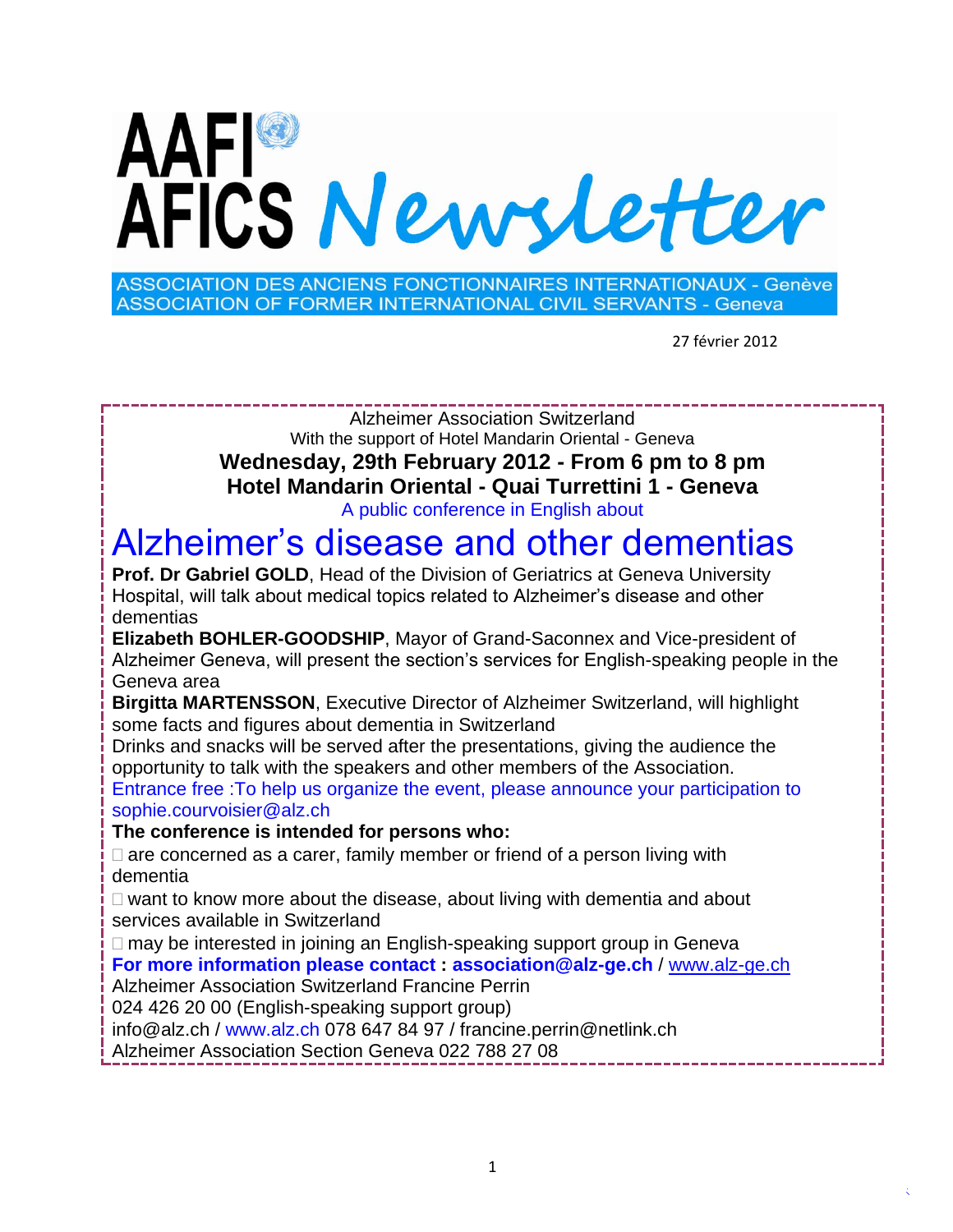**Cité séniors. Rendez-vous café le 7 mars 14 à 16 heures, venez nous rejoindre 28 rue Amat, 1202 GENEVE Sujet choisi : patrimoine de l'UNESCO Programme des activités sur le site www.seniors-geneve.ch**

### **Nyon, un rendez-vous toujours attendu**

**Les rendez-vous de NYON au Sunset Restaurant, face à la gare**

**Prochaine date :** JEUDI 15 mars, 10-12 AM

Contact : Robert Yazgi [robert.yazgi@gmail.com](mailto:robert.yazgi@gmail.com)

Le CLIC Pays de Gex : Des professionnels de la gérontologie à votre écoute Accueil : lundi au vendredi de 9h à 12h30 et de 15h à 17h (sauf le mercredi) Adresse : Terrasses de Chevry - Bât. D 29 rue. St Maurice 01170 CHEVRY

# 04 50 41 04 04

Une adresse email ?

Ecrivez-nous à clic@ccpg.fr pour être informé(e) régulièrement et bénéficier du

rappel automatique de l'agenda dans votre boîte électronique.

Ateliers, conférences, rencontres, …

Retrouvez toute l'actualité du CLIC sur www.ccpg.fr

Par exemple , le CLIC vous invite à échanger, réfléchir, porter un autre regard sur la vieillesse, autour du thème générique de l'Art de vieillir.

Sans inscription – entrée libre 14:30 à 16:00 Jeudi 1er mars 2012 La mémoire et son fonctionnement **Service** éducation pour la Santé CARSAT RA VERSONNEX – salle du conseil municipal

Mardi 20 mars 2012 Vieillir et s'accomplir Maryvonne Nicolet-Gognalons Psychologue clinicienne, avec projection d'un film « les grands témoins » THOIRY – Salle des fêtes